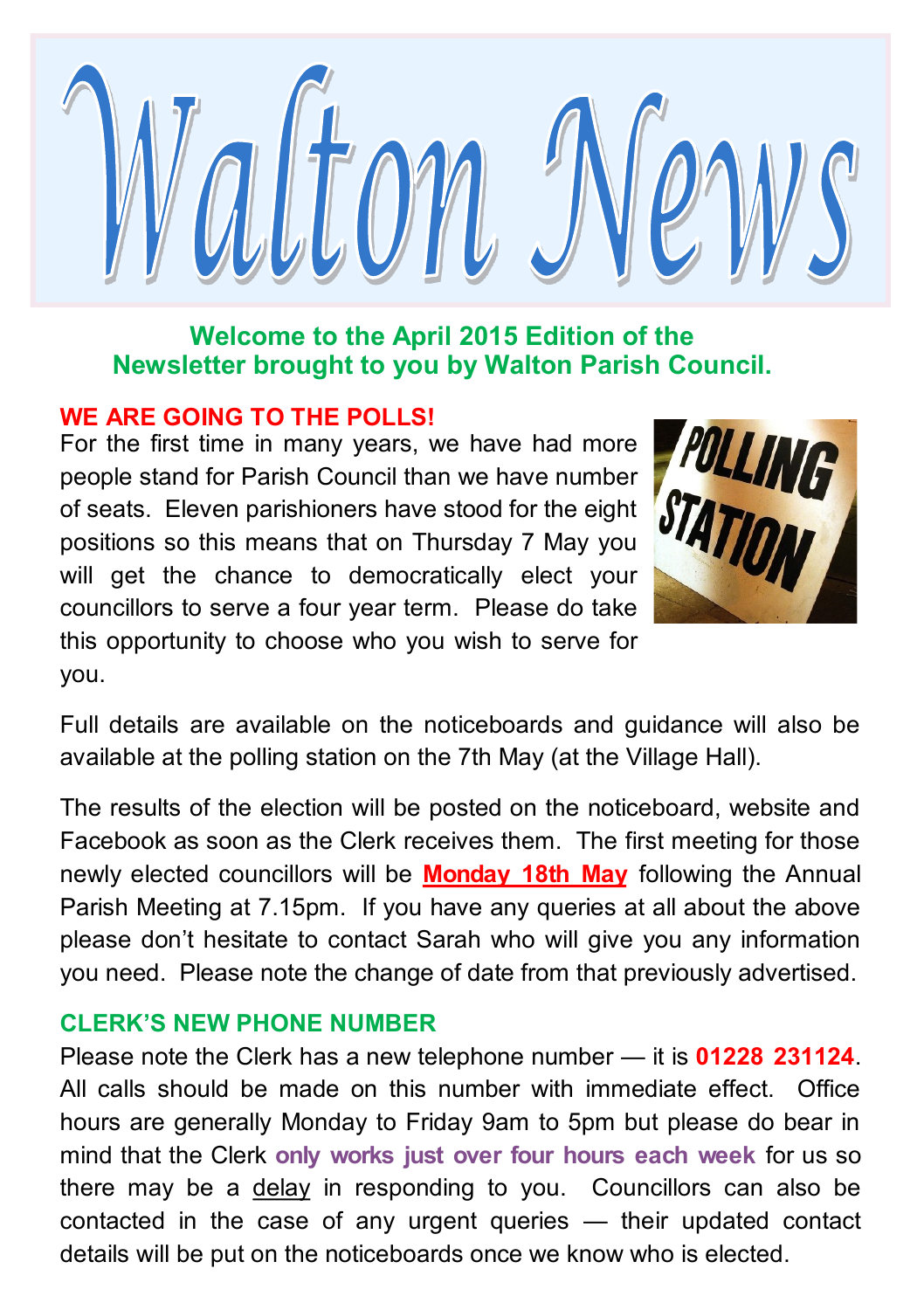## **ANNUAL PARISH MEETING**

Just before the new councillors take up post on **Monday 18th May**, we will be holding our Annual Parish Meeting. This is not a meeting of the Parish Council but is instead a meeting for all electors of the parish to discuss any matters relevant and important to you. If you would like anything on the agenda please contact Sarah or there will be an open discussion item for you to raise items on the night. Please note this meeting will begin at 7.15pm and will be immediately followed by the Annual Meeting of the Parish Council (as above).

### **CHAIRMAN'S REPORT APRIL 2015**

Another year has passed by since the last report I wrote and another term in office for the councillors draws to an end. I would like to thank all councillors for their hard work over the year and in particular those who are standing down after years of service to the council and parish. I would also like to thank City Councillor Syd Bowman for regular attendance and help and advice and Fiona Ritson and Mel Warwick for their work with the Play Area Group which was dissolved this year. Finally I would like to thank our Clerk, Sarah Kyle, who keeps us straight and without whom we would find it harder to function effectively as a Parish Council.

Overall it has been a year not without issues which we have and will continue to address;

- Grass cutting was a problem and a new tender process was undertaken with new terms and conditions put in place.
- Speeding within Walton village has been raised on a number of occasions and we have been working with the Police to look into this. We need three volunteers to be trained to use the speed radar gun.
- We have received complaints about the bins not being used correctly at the recycling facilities and new signage will be installed in the near future.
- We have supported the installation of a new signage to highlight the steep hill at Solmain – this will be in place shortly.
- We have had a formal assessment of the trees the parish council are responsible for within Walton village and have had the 'high risk' trees pruned.
- The upkeep of the railings on green by the church. This is ongoing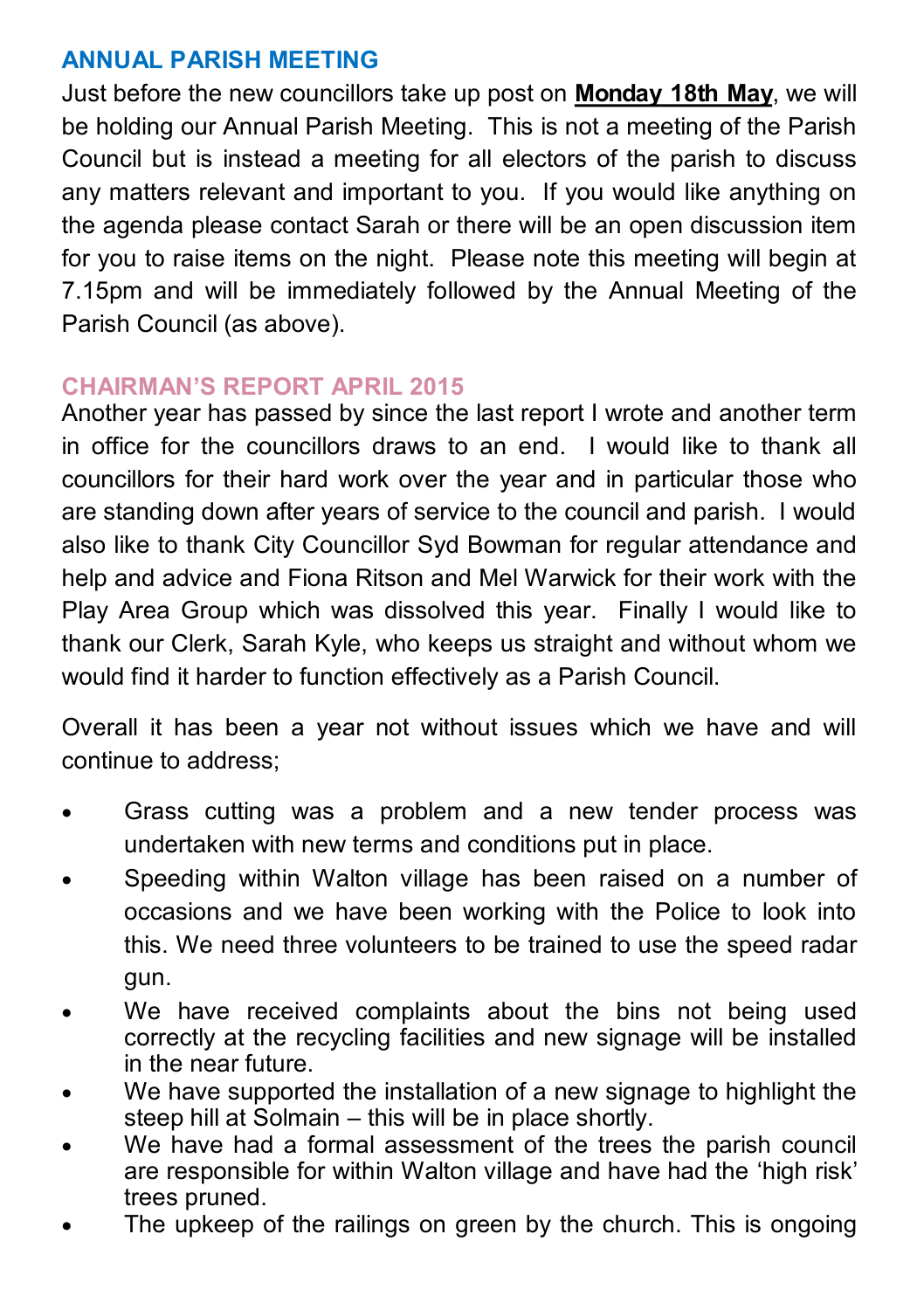and is a complicated issue due to the legislation surrounding Village Greens.

On a more positive note we have been working to and supporting others to improve the facilities, communication and our own working practices.

- Three Play Days were held in the Summer with support for funding from the Play Area Group and Cumbria County Council.
- An oil buying co-operative is being developed thanks go to Austen **Davies**
- We are involved in the multi-parish Hadrian wall footpath group thanks to Simon Wood.
- The Parish Council website has been updated and maintained-many thanks to Ivan Whetton for his continued hard work.
- New financial regulations have been adopted by the Parish Council which includes a new transparency code and all accounts information will be on the website.
- We have completed the asset transfer from the County Council so we now own two additional pieces of land within Walton Village.
- With the local bus service being removed we have been involved in initial talks for a replacement volunteer service – this is ongoing.
- We have supported local groups with donations: Lees Hill School, Walton Church, Great North Air Ambulance and Walton Village Hall

Finally I would like to say that the role of a councillor is voluntary and each one of us give up our own time to try to give something back to the community.

# *John Evans*

# **GRASS CUTTING**

The Parish Council have decided through a fair tender process to reappoint the existing grass cutters, Colville Grounds Maintenance, as the chosen contractor until October 2017. We hope you will be happy with this decision.

# **TEAROOM**

We are very pleased to report that Paula has opened up the Reading Room café — opening hours are 10am — 4.30pm daily asides from Tuesdays.

# **RECYCLING BINS**

Signage has recently been placed near the recycling bins to try and remind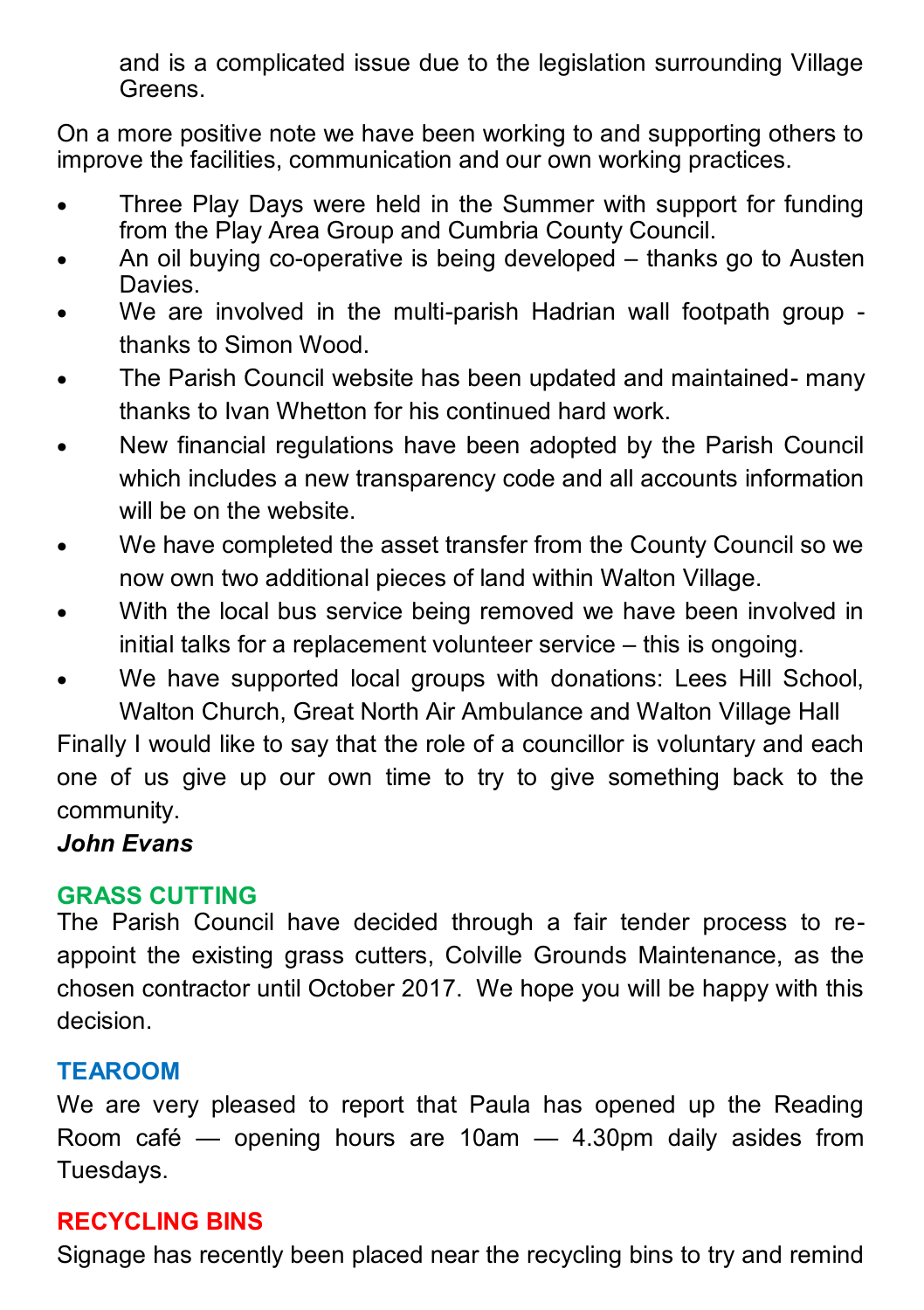some users of the basic rules, namely, please wash and squash your items; and please do only place the correct waste in the appropriate bins. We also would remind you that if the bins are full then waste cannot be left adjacent to them— you risk being prosecuted for fly-tipping if you do.

## **RAILINGS NEAR TO CHURCH**

The decision to either remove, repair or replace the railings outside of the church has proven to be much more complicated than originally envisaged. The cost of repair is too expensive and the replacement of them contravenes village green legislation. We are therefore investigating volunteer methods of fixing them before we progress.

## **BORDER RAMBLER BUS SERVICE**

We are looking for volunteers to join us in running a community bus around the following villages to



Brampton and Carlisle. Passengers on the service will be able to use their bus passes.

## **Lanercost-Walton-Hethersgill-Scaleby-Newtown-Irthington-Laversdale-Crosby-Brunstock-Linstock**

# **Talkin-Castle Carrock-Cumrew-Hornsby-Cumwhitton-Heads Nook-Faugh -Fenton-Broadwath-Great Corby-Rockliffe-Cargo**

We need up to 30 Drivers, with classification D1, to drive a mini bus, the size of a long wheel base, high roofed Transit . We need administrators to help with the following: cashing up, keeping accounts, organising driver rotas, writing to organisations for donations, applying for grant aid, sorting routes and timetables . I'm sure a few more things too. **We have the vehicles all we need now are the volunteers.** If you are interested please contact the following for more information:

> **Keith Meller at keimel@live.co.uk or Bob Rose at bobbyjrose@gmail.com**

# *YOUR ADVERT COULD APPEAR HERE!*

If you would like to advertise in the Walton News please contact Sarah on 01228 231124 for further information. We deliver directly to every household in the parish of Walton so could make the perfect advertising medium to promote your business or event.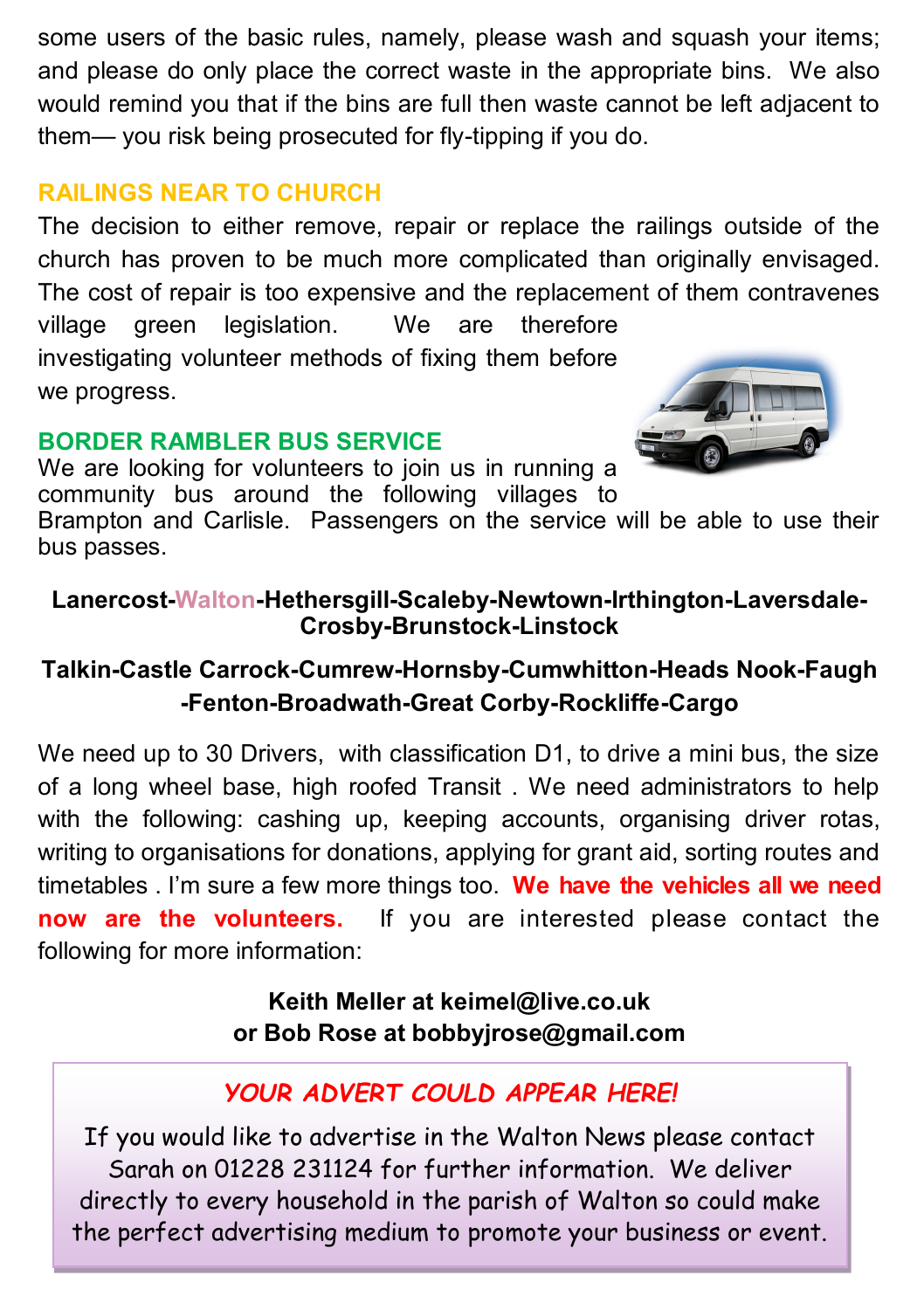## **PARISH COUNCIL MEETINGS**

The dates for our Parish Council meetings in 2015 are set to take place as follows:

# **Monday 18 May - Monday 13 July Monday 14 September - Monday 9 November**

Please remember we sometimes need to change the date but we always post the official notice of the meeting date on the noticeboard and website three clear working days in advance (the Tuesday before the Monday meeting). Additional meetings are also called when necessary for urgent business.

# **AGAINST BREAST CANCER**

"Against Breast Cancer Charity" funds pioneering research by expert clinical scientists at the University of Westminster in London, to produce a vaccine against this cancer.

They have created a simple scheme to raise these vital funds. It is to deposit unwanted or unloved bras in a bra bank in the local community.

The charity has teamed up with BCR Global Textiles who help small businesses in Africa. Through their textile project they are preventing valuable textiles going to landfill giving them a new lease of life in developing countries across Africa where bras remain too expensive to produce. BCR

are donating £**1,000 to the research for every tonne of bras collected,** 

### **that's only 9,000 bras!**

When a deposit is made at the Bra Bank and it is full the contents will be whisked away to start a new life on the other side of the world. This is an ongoing collection.

A location for a Bra Bank within the area is currently being discussed and more information will be provided on the Notice Boards or in the Newsletter. For more information please contact Isobel Newing on 016977 3097.

**Sid Bowman** represents our Parish at Carlisle City Council.

### **01228 561185 or SydB@carlisle.gov.uk**

**John Mallinson** is your local County Councillor.

**01228 533746 or john.mallinson@cumbria.gov.uk**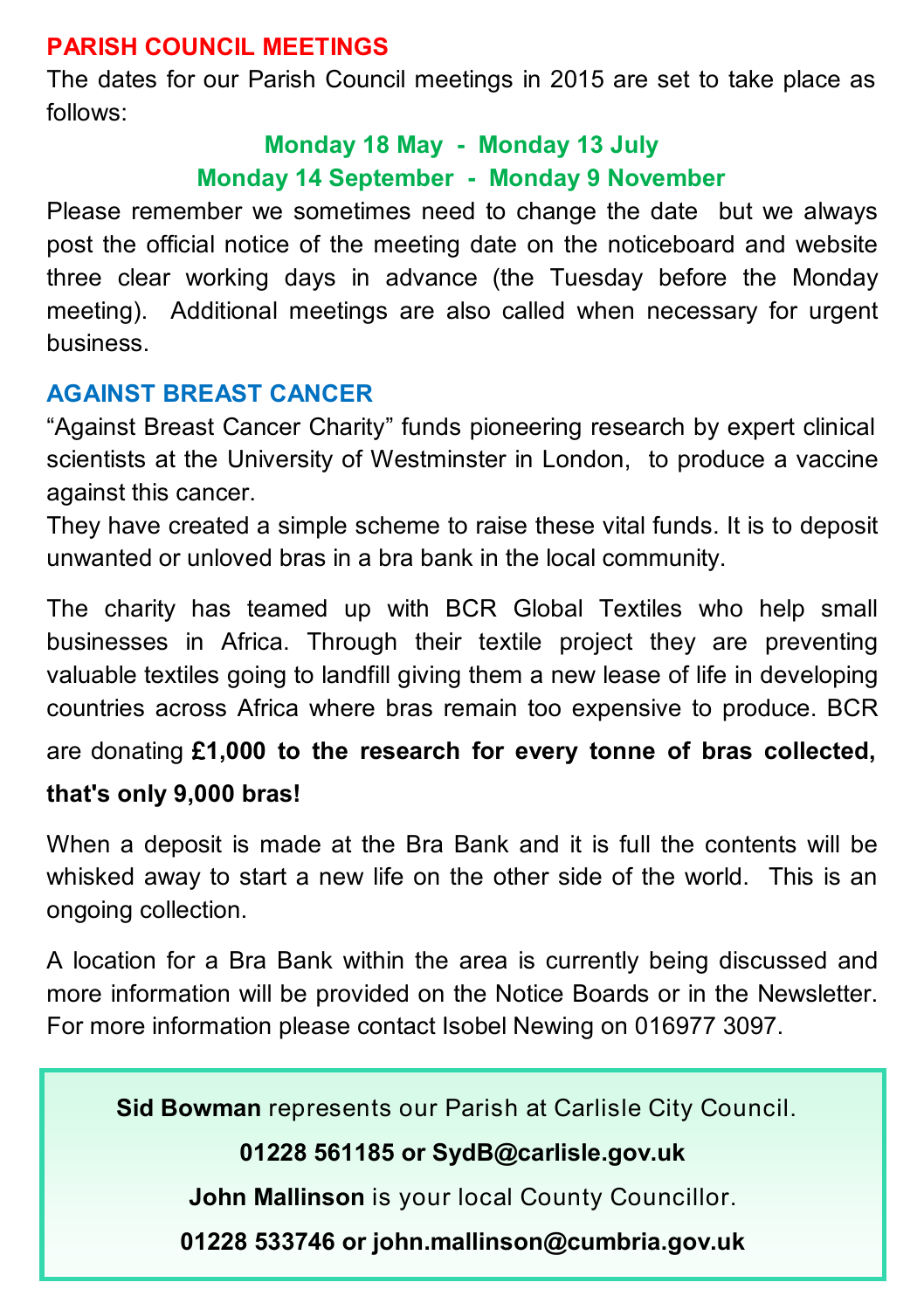### **POST OFFICE AND COMPUTER CLASSES**

Just a reminder that the Post Office is open in the Village Hall every Monday and Wednesday 9.30am—12noon. Computer classes also run both Monday morning and afternoon and a new class is due to begin on a Wednesday 10am—12pm. Please ring 07788584557 for more information and to book a place. Everyone is welcome. Internet access is available at the village hall.

#### **BRAMPTON AND DISTRICT CHOIR**

Brampton and District Choir are holding a summer concert on Friday 19th June at William Howard School. Further information is available by emailing secretary@bramptonanddistrictchoir.com

### **PARISH COUNCIL TRANSPARENCY**

The Parish Council keep up to date with various law changes. One of these is some changes made to the way we are audited and accountable and in the way we support you as local electors in your right to our accounts. Some of these changes include that by 1st July each year we will need to publish on our website:

- All items of expenditure over £100
- End of year accounts, annual governance statement and internal audit report—these will be accompanied by:
- A copy of our bank reconciliation
- An explanation of significant variances in the accounts between the current year and previous year
- A list of councillor member responsibilities
- Details of public land and building assets owned.

We will also continue to publish:

- Draft minutes from all formal meetings—these will be online within one month of the meeting
- Meeting agendas and associated meeting papers—these are online not later than three clear days before the meeting.

Although we already publish all of our minutes and agendas, we hope this will make our accounts more transparent for you. A summary of our accounts for the past year is provided in this newsletter for you too. Do get in touch if you have any queries on any aspect of them.

#### **OIL BUYING SYNDICATE**

Some of you may remember that the Parish Council tried to set up an oil buying syndicate last year without success. We are pleased to say that we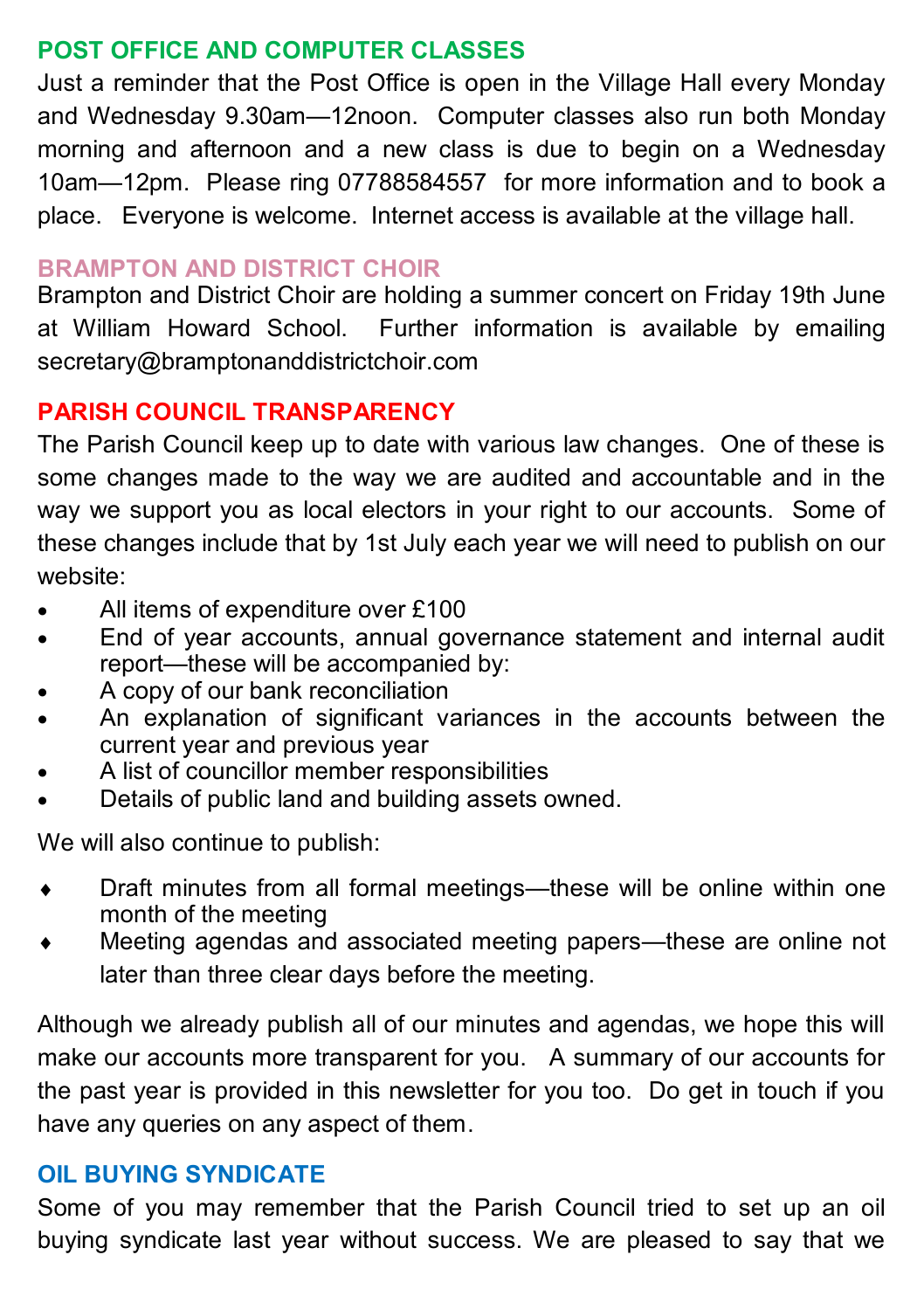have now been given the opportunity for any parishioners to join the nearby successful Irthington scheme. If you are interested or would like further information please send your name, address, phone & email details (plus any info the supplier might need, i.e. difficult access arrangements) to the Clerk.

### **VILLAGE HALL AGM**

The Village Hall AGM will take place on Friday 8th May 2015 at 7pm in the Village Hall. Everyone is welcome. If you would like to view or receive a copy of last years AGM minutes then please contact the secretary Tracy on 41295 who will happily provide you with access to a copy. Similarly if you wish to view the annual accounts please contact Emma on 45409.

### **RECENT EVENTS**

Thanks to all who came and helped make February's Race Night in the Village Hall a great success. Special thanks to Carole and Mike for hosting and the local businesses who sponsored the races (Little Acorns Childminding Service, Ian Blain Undertakers, The Warm Welly Company, Serenity Beauty Spa, CarSpeed Autoparts, Andy Hibbert Plumbing, Building and Heating Services, Solway Daf and Tommy Mark Painter & Decorator).

Thanks to those who attended the children's Easter Fun Day in March which was a great success. Thanks goes to the Parish Council for their donation of £50 towards the day. Also a new floor and kitchen has been fitted in the Hall recently and has made a really positive difference to how the hall looks.

**A quiz night was held in the Village Hall on Saturday 18th April. Please do keep an eye on the village notice boards to ensure you don't miss any exciting nights out in our parish!**

Please note that we have not printed Councillors contact details in this edition since we are going to the Polls so we cannot predict who will be on the Council following the elections. Up until then please feel free to contact the councillors on the previously published contact numbers as required (they are still available on our website too). The newly elected councillors will not take up their seats until they have signed their Declaration of Acceptance of Office at the PC meeting on 18th May so if you do have any problems before then, the existing councillors are still in office to serve you.